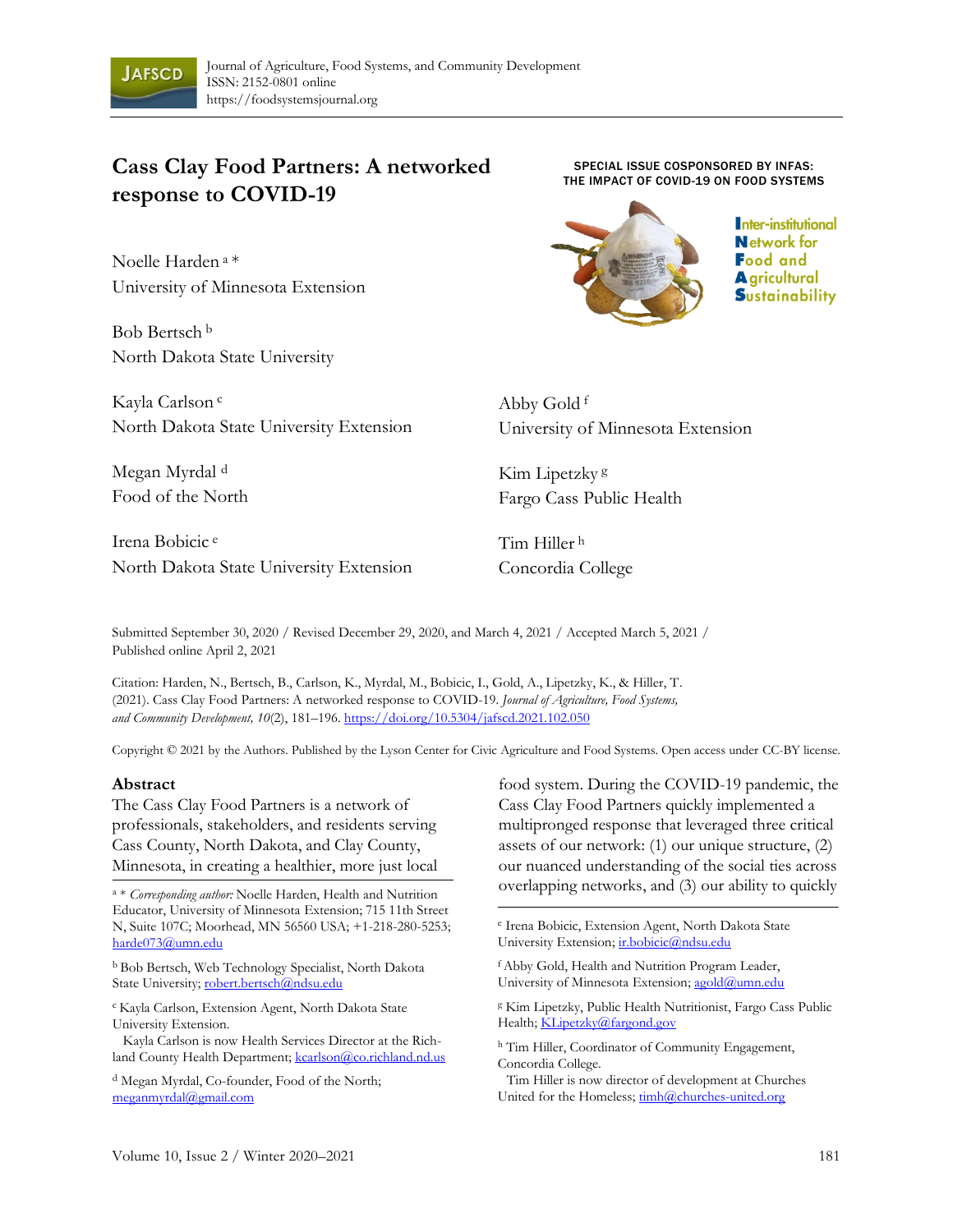pivot our work to address community needs. In this paper, we describe how our network responded to both the challenges and opportunities presented to our food system by the COVID-19 crisis. We also provide tools and recommendations for other food policy and food network practitioners.

## **Keywords**

Food Network, Food Policy Council, Food Governance, Urban Agriculture Ordinance, COVID-19, Pandemic

# **Introduction**

The COVID-19 pandemic has revealed fissures in the global food system and supply chains, negatively affecting vulnerable populations (Aday & Aday, 2020). Food insecurity, for example, affected 13.6% of U.S. households with children before the pandemic, and increased to 27.5% of families in June of 2020 (Silva, 2020). As the Cass-Clay region of North Dakota and Minnesota became a COVID-19 hotspot during the summer and fall of 2020, community leaders and policy-makers came together to support the local food system in order to bolster the physical health and mental well-being of residents during the pandemic.

In this paper, we draw on the perspectives of leaders from one netexisting literature about other food networks and networking mapping—especially social network analysis (SNA)—through an in-depth case study demonstrating how policy-focused SNA can inform how food networks respond to a crisis in the food system.

CCFP operates in the fertile Red River Valley of Minnesota and North Dakota, in a northern Midwestern landscape dominated by conventional agriculture, including world class sugar beet production. Our network is considered multijurisdictional because it encompasses five municipalities (see Figure 1), as well as the governing bodies of Clay County, Minnesota, and Cass County, North Dakota. The combined Metropolitan Statistical Area population for the region was estimated to be 257,000 in 2019 with the largest regional population centers of Fargo at 124,662, West Fargo at 38,718, and Moorhead at 44,753. The "Fargo-Moorhead" community, as it is commonly referred to as, is a major population center in the region.

CCFP can be best described as a network of networks (Figure 2). As detailed by Gold and Harden (2018), the purpose and structure of the network has evolved significantly over 10 years in a constant rebalancing of grassroots and top-down food systems change efforts. The CCFP is designed to bring together representatives of

work in particular—the Cass Clay Food Partners (CCFP)—to describe how our work changed to meet emerging food system needs during the COVID-19 pandemic. We offer our reflections on the successes and challenges we experienced between March and December 2020, and provide recommendations related to the tools and assets we had in place before the pandemic that enabled us to implement a robust response. We build on



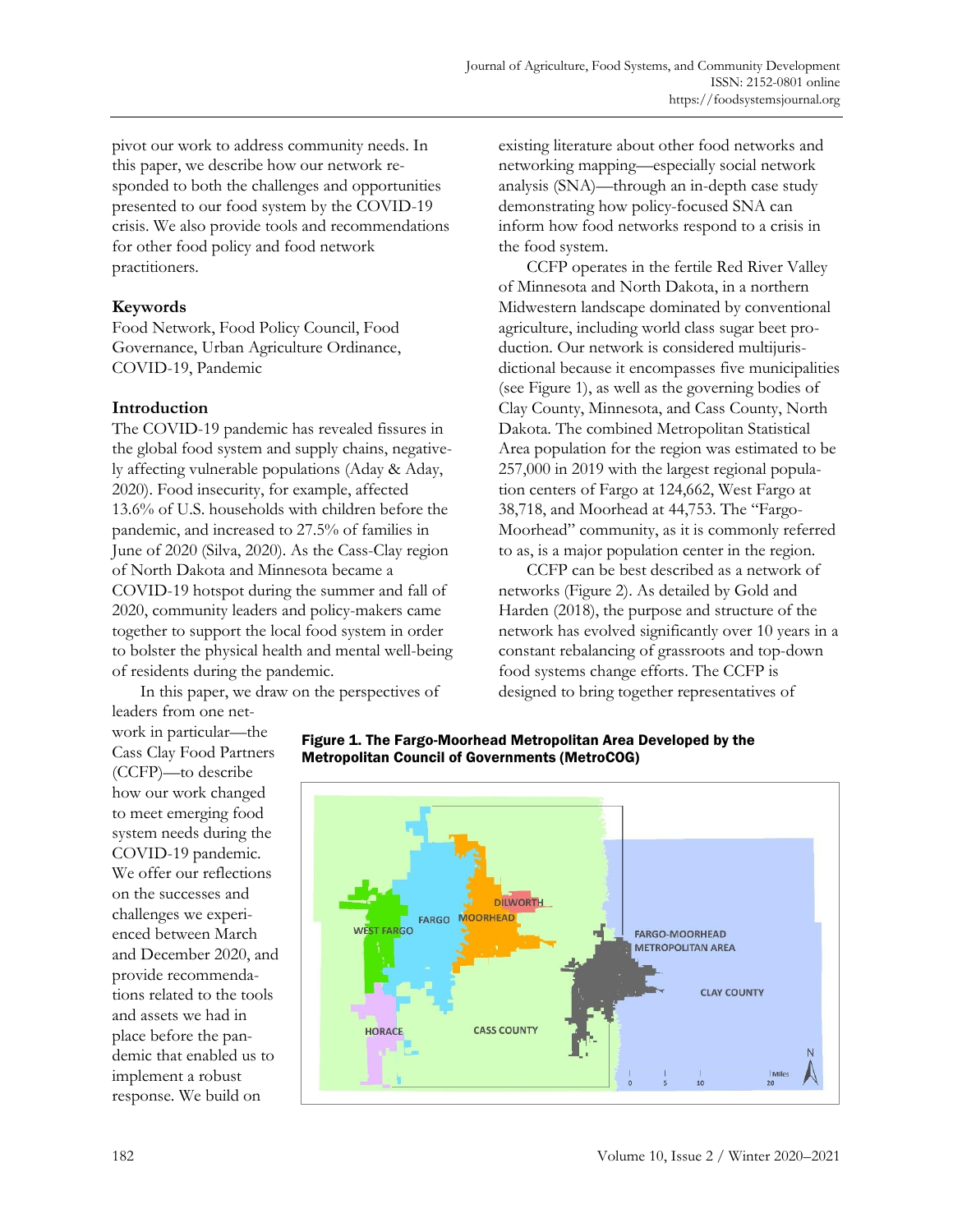



organizations like public health, Cooperative Extension, and planning, while also tapping into other existing cross-sector networks like Food of the North and the Moorhead Resilience Task Force. Our network is organized around three main components that form a web of relationships across the Fargo-Moorhead region: a steering committee, the Cass Clay Food Commission, and the Action Network.

The leadership of CCFP is embedded within both local government and academia. Our steering committee is the core of the network and is led by two co-chairs from Fargo Cass Public Health and University of Minnesota Extension (staffing the network as part of their regular duties in their respective organizations), with less than US\$10,000 in financial support from the state of North Dakota. Network funding is used to contract for staff services from the Metropolitan Council of Governments (MetroCOG) and for community engagement with a nonprofit, Food of the North. The steering members set the agenda for Food Commission meetings and serve in an *ex officio* (nonvoting) capacity.

The Food Commission is an advising body formed through a Joint Powers Agreement between the City of Fargo, Clay County, and the five other governing jurisdictions included in the CCFP region. In addition to one elected representative selected internally by the seven local governing bodies, there are also six at-large members who serve on the Food Commission who are selected through an application process administered by the steering committee. The Food of the North is a separate nonprofit organization that executes a paid contract from the Cass Clay Food Partners to fulfill the deliverables of the Action Network. In this paper, we also discuss the Moorhead Resilience Task Force as a critical partner network during the COVID-19 pandemic, though it is not formally contained in our network structure.

As described by Gold and Harden (2018), CCFP strengthens connections between community leaders, elected officials, local government, urban planners, and the public to implement policies that support community food resilience by increasing local food production and creating a healthier, more sustainable, and more just food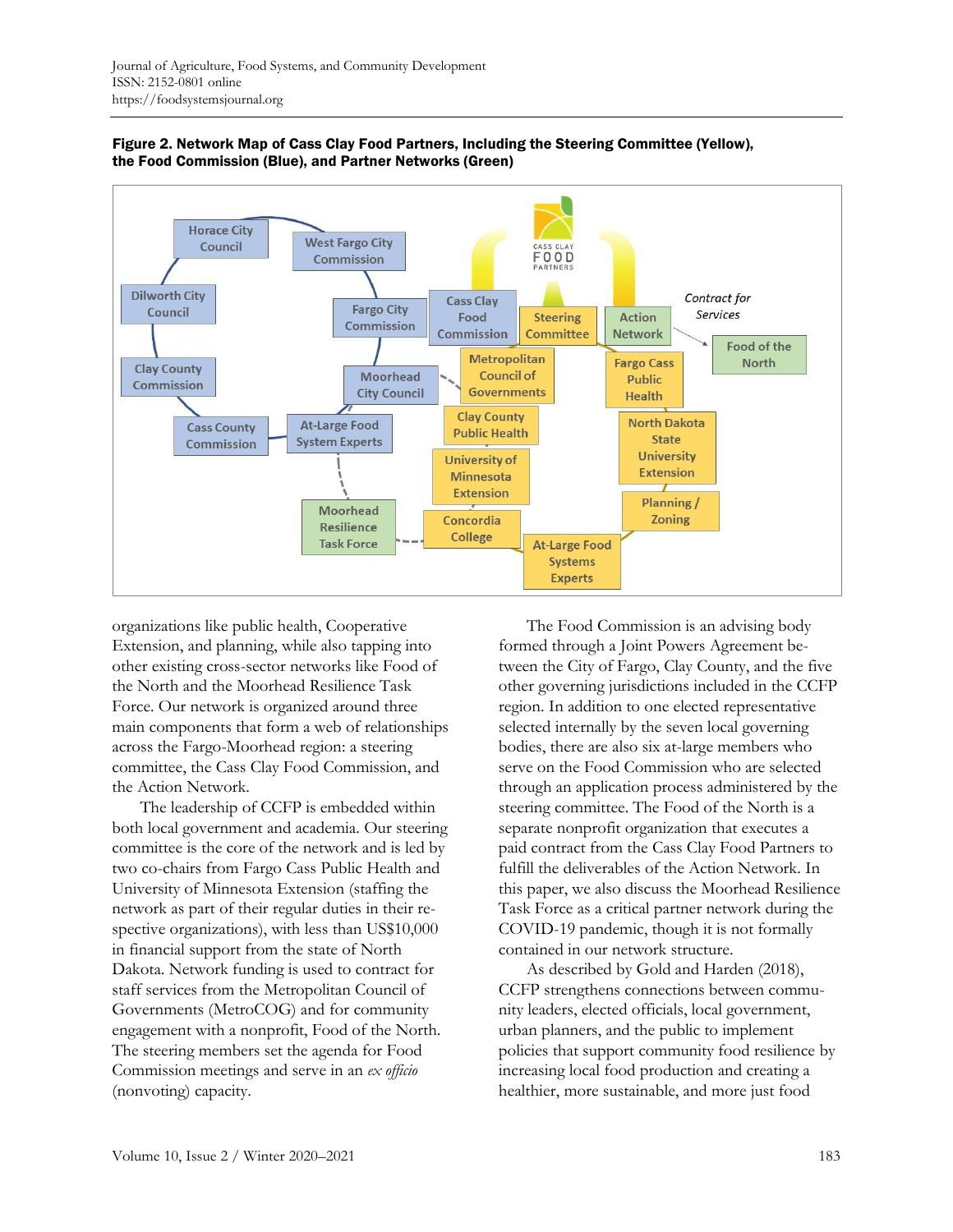environment. Since 2015, the network has focused on research briefs and policy blueprints (City of Fargo, 2020a), approved by the Food Commission that cover a range of food topics including:

- Urban agriculture and gardening (2015–2016)
- Healthy food access and environments (2017–2018)
- Environmental sustainability and agroecology (2019–2020)
- Integration of food systems research into local planning efforts (2021–2022)

Beginning in March 2020, COVID-19 presented new challenges to CCFP's established work, resulting in new or strengthened opportunities to address community needs through a networked approach. In this paper, we describe this response, highlighting lessons learned about the strengths and weaknesses of our network as we attempted to address new food systems stressors brought on by the pandemic. We share tools and highlight assets that were useful to our network and community during the pandemic, concluding with recommendations for steps that food networks and food policy councils can take now to be better prepared to respond to future disruptions to food system resilience.

#### **Literature**

The global pandemic could double the number of people worldwide experiencing acute food insecurity, with a disproportionate impact on vulnerable populations such as children and historically marginalized groups (Silva, 2020). Food networks and policy councils like CCFP are positioned to act locally to play a role in addressing food insecurity through informed governance and substantive organizational collaboration (Carboni, Siddiki, Koski, & Sadiq, 2017). While government and nonprofit actors like food banks focus, by necessity, on operations and meeting immediate community needs during a crisis, food policy councils take on important secondary functions like sharing information, amplifying communication across multiple networks, and proactively advancing midto long-term strategies for co-creating a more

resilient food system with the community (Guarino, Windings, & Endres, 2020).

A food policy council (FPC) is a type of food network that seeks to change food-related policies in a defined geographic community (Schiff, 2007). The strength of an FPC rests on the connections between members, which combine to form a network map based on relationships and shared purpose that can be visualized and measured using social network analysis (SNA) to map the connectedness of members and stakeholders of FPCs (Ohio Food Policy Network [OFPN], 2017). SNA can transform knowledge about the underlying structure of a network and can help leaders identify key actors who can move initiatives forward based on how many interpersonal connections and the type of connections that actors have to each other (Wasserman & Faust, 1994).

When creating an FPC or other food system coalition, SNA can help determine which individuals in a community should be brought together for grassroots efforts to tap into the politics at play (Freedman & Bess, 2011; Hauck, Schmidt, & Werner, 2016; Moragues-Faus & Sonnino, 2019). SNA can be used by networks for evaluation, to operationalize inclusivity, to drive social movements, and/or to bring diverse stakeholders together for creative problem-solving during a crisis (Carboni et al., 2017; Saunders, 2007). Studying FPC characteristics through SNA can determine what makes a successful and high-functioning network (Dharmawan, 2015). The research literature overall points to limited use of SNA by FPCs, and little existing evidence of SNA analysis being used to drive policy conversations between decision-makers in a food policy network who are connected to each other in specific ways.

FPCs across the United States responded to COVID-19 in a multitude of ways that demonstrate their unique ability to leverage connections and apply knowledge of food supply chains and systemic drivers of food inequities (Palmer et al., 2020). State and local government took immediate policy action in response to the COVID-19 pandemic, sometimes with support of FPCs, to establish a variety of food-related businesses as essential services, regulate food pricing, manage supply chains, procure food for emergency needs, support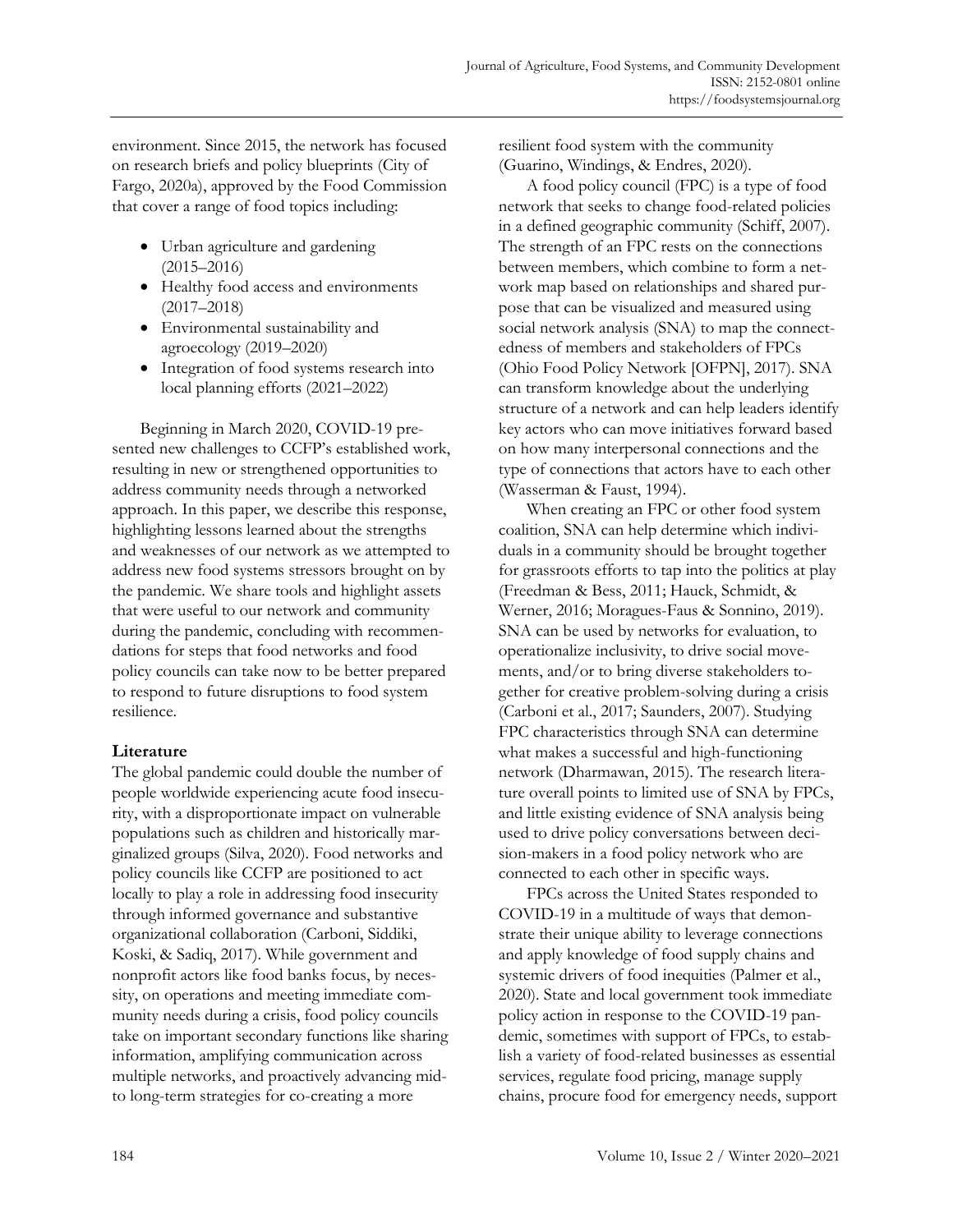food assistance programs, and other actions to support healthy food access (Healthy Food Policy Project [HFPP], n.d.). In Madison, Wisconsin, for example, the city partnered with the Madison Food Policy Council to allocate US\$50,000 in seed funding to projects supporting food education, access, and security (HFPP, n.d.). In larger cities, including Atlanta, Georgia, and Columbus, Ohio, local government allocated additional funding for food support programs for vulnerable populations like seniors and children (HFPP, n.d.).

In contract, CCFP responded to the pandemic through secondary FPC functions such as communication, network weaving, and support for expanding on policy work related to local food production. As experienced elsewhere in the United States, community gardening and urban agriculture have gained traction in the Fargo-Moorhead metropolitan area as a central strategy to promote equitable access and food justice for residents, particularly those of BIPOC (black, indigenous, and people of color) communities. Glowa (2017), for example, has described gardening in cities like Oakland, California, as "one response from communities facing food injustices within urban neoliberal regimes" (p. 235). In 2020, CCFP continued to pursue strategies like urban agriculture policies as part of broad, ongoing efforts to increase food justice, with a heightened sense of urgency brought on the concurrent crises of COVID-19 and racial equity efforts as described by Palmer et al. (2020). This paper demonstrates how CCFP, equipped with a policy-focused SNA and an ability to tap into overlapping networks, successfully implemented a robust local, equity-driven response to community food resilience during the COVID-19 pandemic.

#### **Methods**

In this paper, we use qualitative methods to construct a narrative reflection on our experience in responding to food system challenges during COVID-19 between March and December 2020, written by our steering committee members and other network leaders most actively involved in this work. We draw on our minutes from public meetings, articles, and letters in the local newspaper (the *Fargo Forum*), and many forms of informal communications (email and phone calls) that have guided our decisions during the pandemic. We also present information from an SNA conducted before COVID-19, the results of which provided insights that informed our policy response to the pandemic.

## *Social Network Analysis Pre-COVID*

In the spring of 2019, North Dakota State University conducted a social network analysis (SNA) examining the relationships across the leadership of CCFP and the seven local government bodies that our network serves (Figure 1). An online survey was distributed to a pool of 68 people, including elected officials and key administrators in each policy jurisdiction, citizen at-large members of the Cass Clay Food Commission, one leader from Food of the North (representing the CCFP Action Network), and members of the CCFP steering committee. Fifty-three people responded to the survey. The survey asked respondents to review a list of the individual names of the other survey respondents, and indicate which option best described how they interacted with each person specifically regarding food policy issues in Cass and Clay counties. The options were:

- No interaction.
- We communicate. We exchange ideas and information.
- We cooperate. We have independent goals and agree not to interfere with each other.
- We coordinate. We coordinate our work to achieve a common goal.
- We collaborate. We work or have worked together to create something new that neither of us could have created on our own.

The scale used for the level of connections was based on the four Cs of interorganizational partnering: communication, cooperation, coordination, and collaboration (Martin, Nolte, & Vitolo, 2016). The four Cs represent a continuum of increased interorganizational "embeddedness in partnering activities" (Martin et al., 2016, p. 621), so they work well as a scale to indicate strength of connection between the policy jurisdictions and the leadership of the CCFP. The survey results were analyzed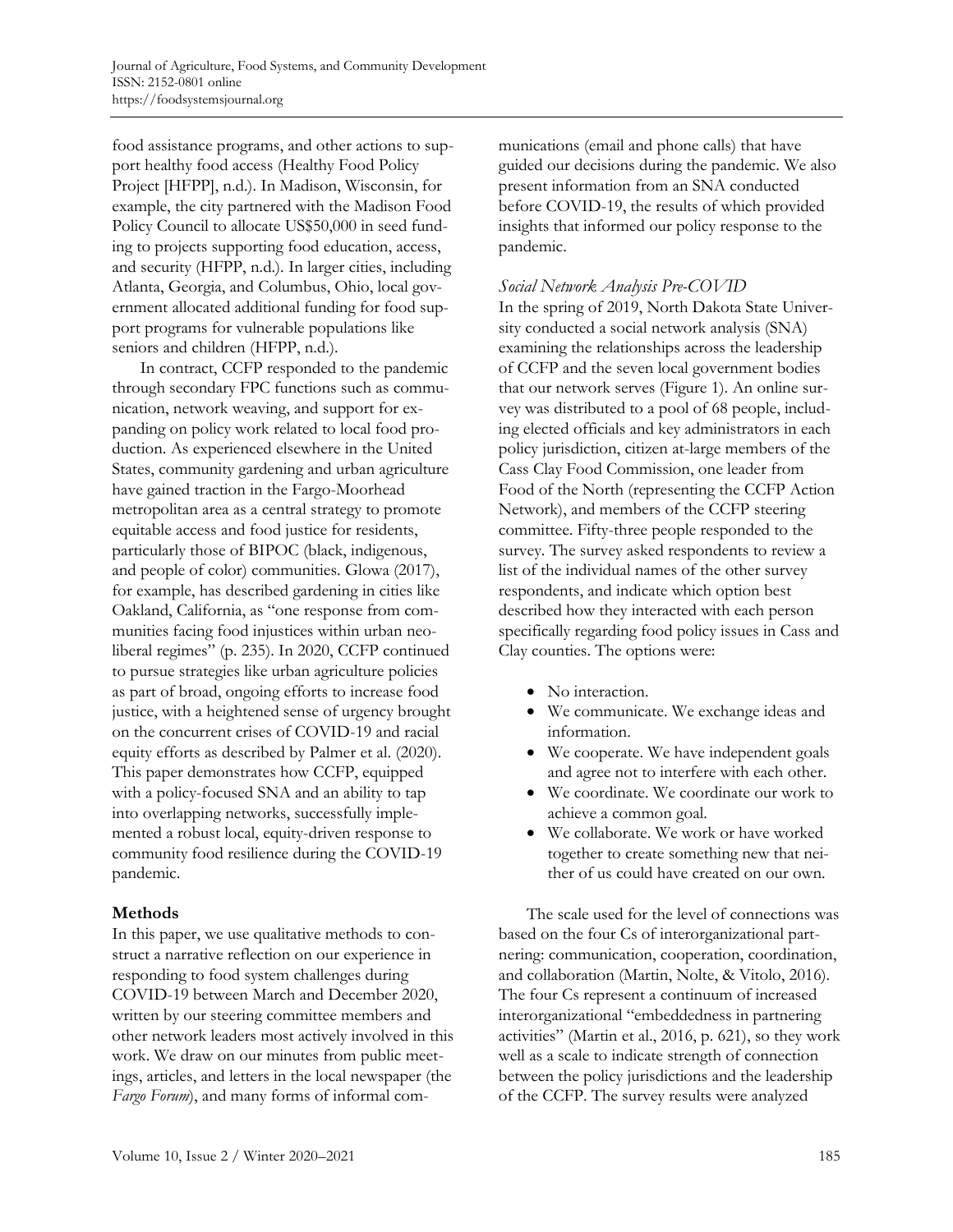using the social network analysis software InFlow (Orgnet, n.d.), which allowed researchers to create maps showing the connections between individuals in the survey pool and the level of each connection. These maps contain both nonrespondents and respondents. Nonrespondents were represented in the map only if one of the respondents indicated a relationship with them (see Figure 3).

Statistical analysis of the survey results indicated the connections across this network of potential food policy influences were relatively sparse. Of 4,556 potential ties, the network had 1,055 actual ties, indicating a density of 23.2%. The average path length (the average number of steps on the shortest path between any two nodes) was 2.18. The shortest possible average path length of a network is 1, while the longest possible average path length of the network in this study is its diameter of 4. While the average path length of the CCFP network may seem short, it is not far below the median of the range of possible average path lengths. Shorter average path lengths have been associated with more efficient diffusion of information (Leavitt, 1951) and innovations (Peres, 2014) across a network.

The SNA revealed a lack of connections, especially at the "we coordinate" and "we collaborate" levels between some policy jurisdictions and CCFP leadership. The SNA also revealed few connections related to food policy within certain jurisdictions. The SNA results further demonstrated the lack of collaboration between planning departments in the jurisdictions. For example, there were no "we collaborate" ties indicated between individuals in the Moorhead policy jurisdiction and the Fargo policy jurisdiction. There was only one, asymmetrical "we coordinate" tie between Moorhead and Fargo. Thus, the SNA showed little evidence of coordination or collaboration on food policy *between* policy jurisdictions. The weaknesses within our network exposed by the SNA helped us understand why we were not influencing decision-makers, at least not in a way that was producing new policies or policy changes, aside from one back-yard chicken ordinance adopted in Fargo in 2017.

Based on this more nuanced understanding of our network, the CCFP developed a plan to intentionally engage key decision-makers in each of our seven jurisdictions. The map included the identification of conversation "clusters," or combinations

#### Figure 3. Social Network Analysis of Cass Clay Food Partners and Local Governing Bodies

Each colored square (node) in this map represents a person in the survey pool and is color-coded to indicate affiliation with a policy jurisdiction or CCFP. The lines between the nodes indicate connections, with thicker lines representing higher-level connections. The arrows on each line represent the direction of the indicated connection. Lines with arrows in both directions indicate symmetric connections in which each respondent indicated the same level of connection with the other.

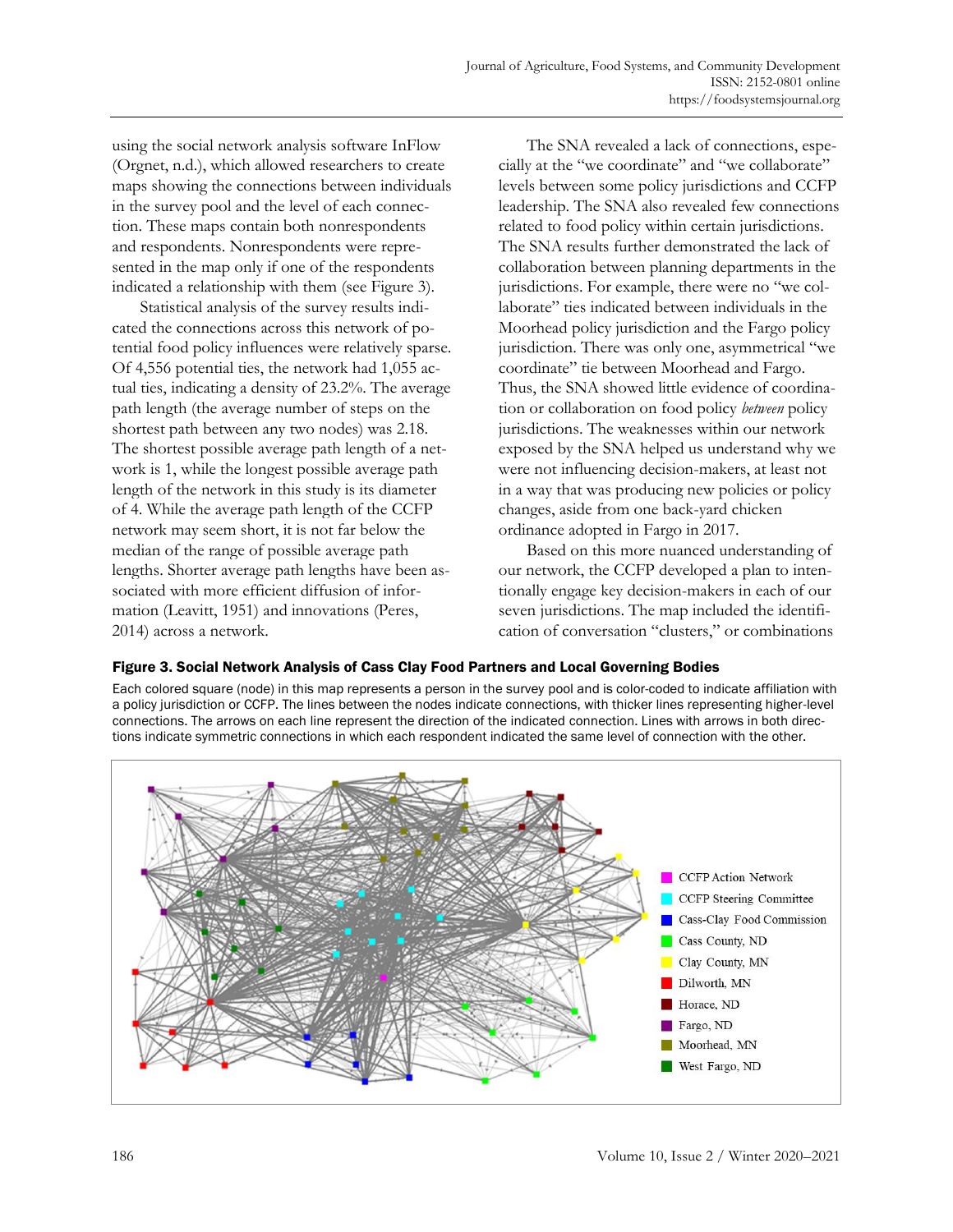of individuals from each jurisdiction and the steering committee selected based on (1) ability to influence food policy decisions, and (2) pre-existing relationships that could be leveraged. The sevenjurisdiction outreach process was just beginning in March 2020. Although the SNA was not designed as a response to COVID-19, the analysis and resulting outreach plan were useful tools as we launched a body of new pandemic response work beginning in March 2020, which ultimately built upon and replaced the outreach plan designed around the SNA analysis.

## **Results**

*Activating Our Network of Networks to Respond to COVID*

#### *Community food resource list*

Beginning in March 2020, the CCFP embraced several new actions to respond to the effect of COVID-19 on our food system (see Figure 4). Our first step was to quickly compile a crowd-sourced, open-access community food resource list that provided critical information to residents and service organizations in real time (City of Fargo, 2020d), brought community attention to immediate issues

and CCFP efforts related to food access (Amundson, 2020e), and served as a call to action for network leaders to come together to begin weekly meetings to share and address emergent needs.

#### *Facebook Live campaign*

During the first steering committee meeting to address COVID-19 challenges, we decided to launch a series of video updates through social media at the end of March 2020, using an established (but infrequently used) Facebook page (CCFP, n.d.). These updates enabled our network to efficiently share information about the rapidly changing food environment during the pandemic, including emergency food sources and grocery delivery options, and created an opportunity to educate the public about broad systemic challenges like meat processing and food justice. The five most popular (i.e., widely viewed) topics included:

- Emergency food resources in the community
- Federal and state food support programs
- Local grocery delivery options
- Little Free Pantry Program launch
- Frequently Asked Questions Guide public launch

#### Figure 4. Timeline of COVID-19–related Cass Clay Food Partners' Activities, March–December 2020

| March / April<br>Community Food Resource List Launched<br>Facebook Live Campaign Launched<br>Weekly Steering Committee / Food<br>Commission Virtual Meetings  | July / August<br>Food Justice of the North Event<br>Support for Moorhead Community Garden<br>Coordination<br>Little Free Pantries Program and Community<br>Orchard launched |                                                                                                                                                     | Nov / Dec<br>Permanent Boulevard Garden Policy<br>Adopted in Fargo<br>Reflection and Planning w/ Food<br>Commission<br>Reflection and Planning w/ Steering<br>Committee |
|---------------------------------------------------------------------------------------------------------------------------------------------------------------|-----------------------------------------------------------------------------------------------------------------------------------------------------------------------------|-----------------------------------------------------------------------------------------------------------------------------------------------------|-------------------------------------------------------------------------------------------------------------------------------------------------------------------------|
| Interim Boulevard Garden and Chicken Policies<br>Adopted in Fargo<br>Frequently Asked Ouestions Guide<br>Letter to the Editor Campaign Launched<br>May / June |                                                                                                                                                                             | Partnership Commitment from the City of<br>Moorhead<br>Suspension of Facebook Live Campaign<br>Resumption of Regular Meeting Schedule<br>Sept / Oct |                                                                                                                                                                         |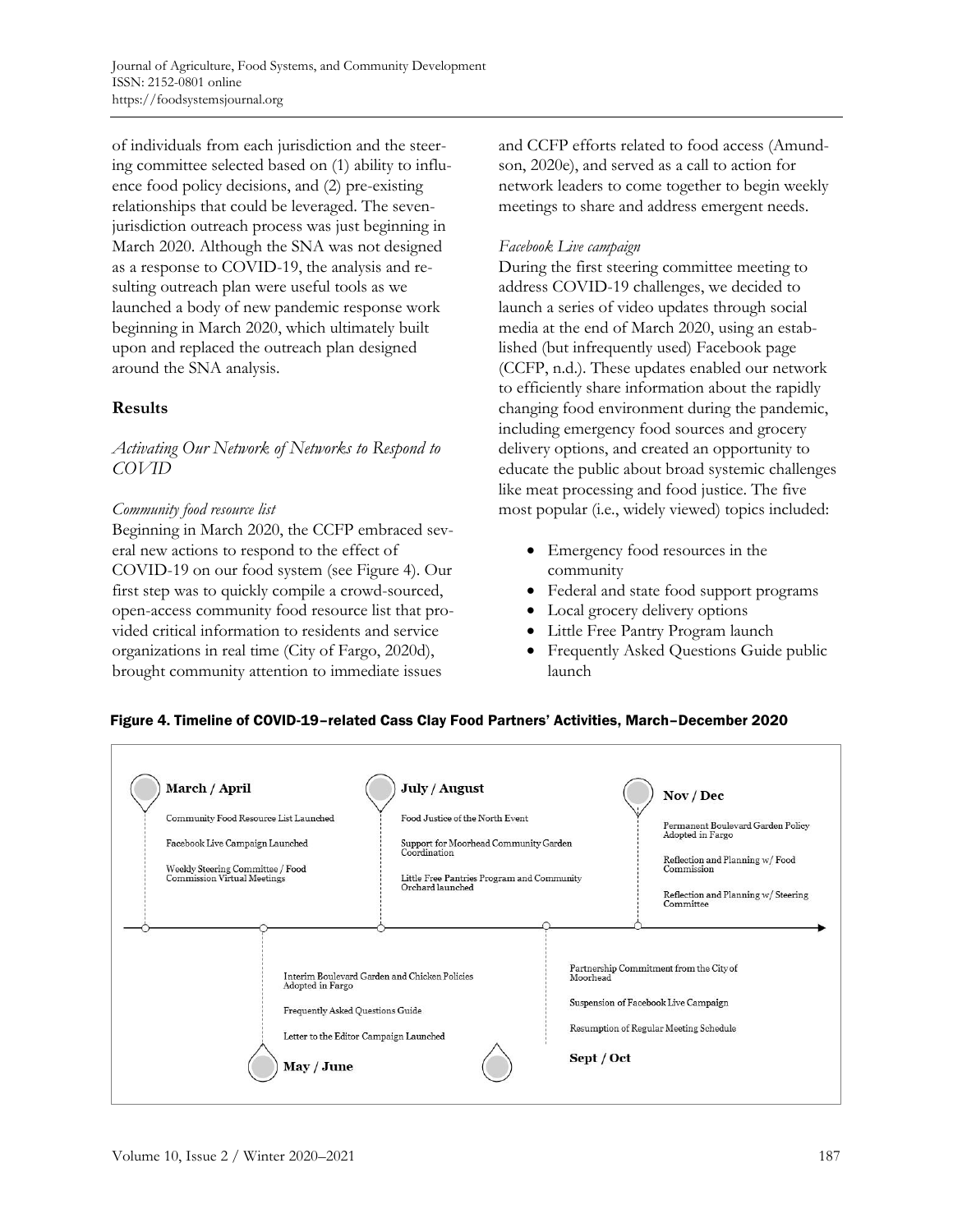The campaign was managed using a shared Google document file and by granting administrative privileges to the page to more than a dozen network members. One steering committee member coordinated this effort, writing 121 pages of script for the Facebook Live broadcasts. Social media engagement also enabled residents to send questions or share posted information with friends, family, and neighbors. The Facebook Live campaign helped increase our presence—measured by the number of "likes" on our page—by 72% (from 581 to 803).

Qualitatively, the online presence increased engagement with our network, enabling residents who had never participated before to contribute meaningful ideas, such as identifying potential new partnerships. For example, one resident of Moorhead reached out through a comment on Facebook Live to share additional emergency food resources, which led us to partner with that resident for regular updates to our community food resource list. In another case, a local produce farmer contacted us to ask for help with determining whether he could legally set up a farm stand in Moorhead. We were able to serve as a bridge between the farmer and the city planning department to ensure the farm stand was properly permitted.

#### *Virtual events*

Leveraging CCFP's Action Network was also a key element of our COVID-19 response. Since 2018, CCFP has contracted with a separate organization—Food of the North—to serve as the action network by fostering a grassroots organizing space for CCFP. This function has primarily occurred through a monthly event, First Fridays, that brings together community members, food network leaders, and area decision-makers for learning and networking. The event also generates interest around the food policy related work spearheaded by CCFP (Food of the North, n.d.-a).

At the start of COVID-19, First Fridays shifted to a virtual format and pivoted the April 2020 topic to focus on the Cass and Clay counties' community response and needs related to the pandemic. This event featured a leader from the Great Plains Food Bank (which serves all of North Dakota and Clay County, Minnesota), a local restaurateur, and a member of the CCFP steering committee. This conversation illuminated the many challenges in our local, regional, and national food system, and proposed food system alternatives that have been promoted by CCFP for nearly a decade, including a more local and regionalized approach to food production. All First Friday virtual events during 2020 included an update and call to action from CCFP, which helped to further increase our support and grassroots advocacy from the community.

## *Comprehensive Communication Strategy*

During COVID-19, CCFP and Food of the North found new ways to leverage each network's focus (policy and grassroots engagement, respectively) to build a more cohesive network communication strategy. CCFP and Food of the North launched a newspaper letter-writing campaign to garner support for urban agriculture initiatives in Cass and Clay counties. Throughout the summer, nine letters to the editor were published in the *Fargo Forum* articulating various reasons that area residents appreciated expanded urban agriculture practices, like the new boulevard garden policy in Fargo, and desired to see more. Many referred to concerns over stability in the U.S. food supply because of COVID-19 and a need for more personal autonomy in their food production. Food of the North and CCFP also collaborated to clarify local food policies for residents through the combined efforts of the CCFP steering committee in communications with local government, and the user-friendly website launched by Food of the North during the pandemic (Food of the North, n.d.-b).

# *Partnering for Food Resilience*

CCFP also used its influence to help other community-based networks adapt to the challenges posed by COVID-19. This approach of "network weaving" creates opportunities to amplify connected work (Holley, 2012). CCFP's work with the Moorhead Resilience Task Force (MRTF) illustrates the collaborative power of having multiple networks work on issues affecting food systems. The MRTF is a coalition that seeks to address climate and social resilience through an array of strategies, with involvement from local elected officials, commu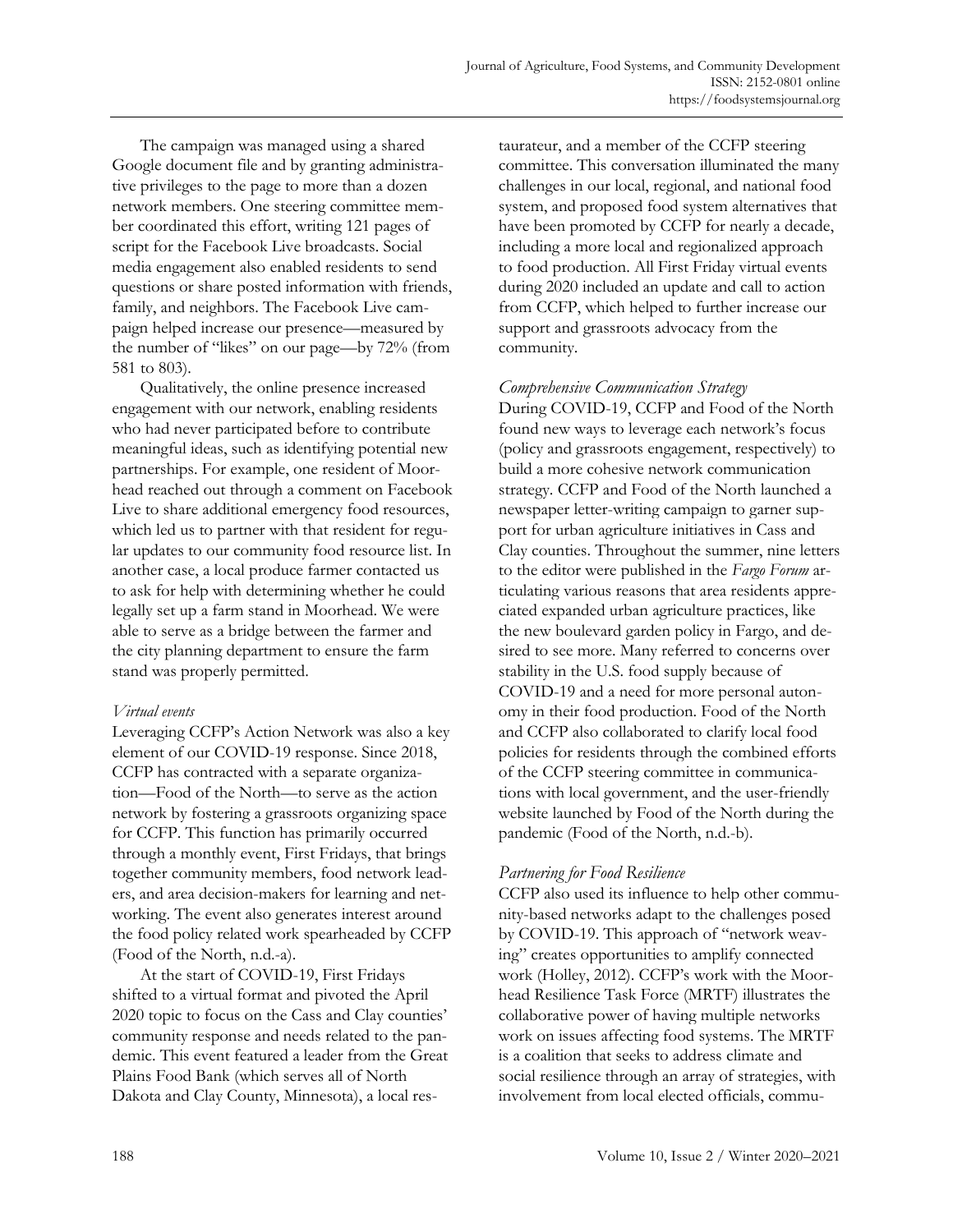nity leaders, academics, and representatives of business and public service entities. The CCFP has strong representation on the MRTF. The existing synergies between these two groups were instrumental in helping MRTF respond to the crises caused by COVID-19 and engage in longer-term planning.

In response to COVID-19, CCFP helped the MRTF create tangible projects to address pressing community problems. As the disruptions to the food chain became apparent in the early days of the pandemic, members of the CCFP were able to tap into their collective expertise and social networks to identify problems in the local supply of fresh produce, and to address these by expanding community gardens in Moorhead. CCFP collaborated to help establish a new paid position within the MRTF, the Moorhead Community Garden Coordinator. This position has provided critical support to help one garden program continue during 2020, and to help two gardens expand their size to grow more produce for community members in need.

In the long term, CCFP provided guidance on how to leverage communitywide networks to create lasting changes. As the MRTF began the work of analyzing Moorhead's current assets and vulnerabilities, CCFP provided concrete information about where the community stands, what has been attempted in the past, and where the MRTF should put its resources. Given CCFP's history of work in the community, we helped the MRTF think more seriously about the long-term impacts of their work, particularly in relation to policies surrounding food security. From this encouragement and the knowledge that CCFP provided, the MRTF has shaped its action plan to address areas of overlapping interest and has chosen to focus on policy changes to further these goals.

Efforts to activate our network of networks helped the CCFP build a stronger voice in the community. However, the strain of this commitment over the course of months, on top of the personal and professional challenges brought on by the pandemic, whittled away at our network's capacity to embrace our new role in the spotlight. Therefore, it may be more significant that three partnering networks—CCFP, Food of the North,

and the Moorhead Resilience Task Force—established new modes of working together and sharing in operational tasks like communication (such as the letter-writing campaign) and influencing local decision-making in order to build future awareness of the food system (such as leveraging the Virtual First Friday events to encourage engagement around policy issues). An area of future growth is to secure funding for a full-time food systems coordinator for the CCFP, a position that could be shared across multiple networks working toward a common purpose.

## **Innovating Across Boundaries**

#### *Decentralized Emergency Food Distribution*

The weekly virtual CCFP meetings during the pandemic helped incubate new initiatives led by steering committee members as part of their own professional pandemic response. A CCFP steering committee member from North Dakota State University (NDSU) Extension learned of the high rate of demand for mobile food pantries due to COVID, with a 79% increase reported statewide in North Dakota in summer 2020 (Great Plains Food Bank, 2020). After investigating the issue, she brought an idea to the steering committee to replicate a decentralized emergency food distribution program from other cities known as Little Free Pantries, which was officially launched in summer 2020.

A Little Free Pantry is a custom-built pantry or cabinet structure stocked with shelf-stable food and daily essentials. It operates under the motto, "take what you need, leave what you can." Individuals in need are free to take from the pantry as they pass by. To date, six sites in the Fargo-Moorhead area have committed to hosting a pantry. CCFP's network created a viable avenue for vetting the idea, promoting this effort, and garnering support from local stakeholders and partnering organizations.

# *Community Orchard*

CCFP members from NDSU Extension have also been successful in leveraging the community momentum around community-based agriculture in the aftermath of COVID-19. Members of the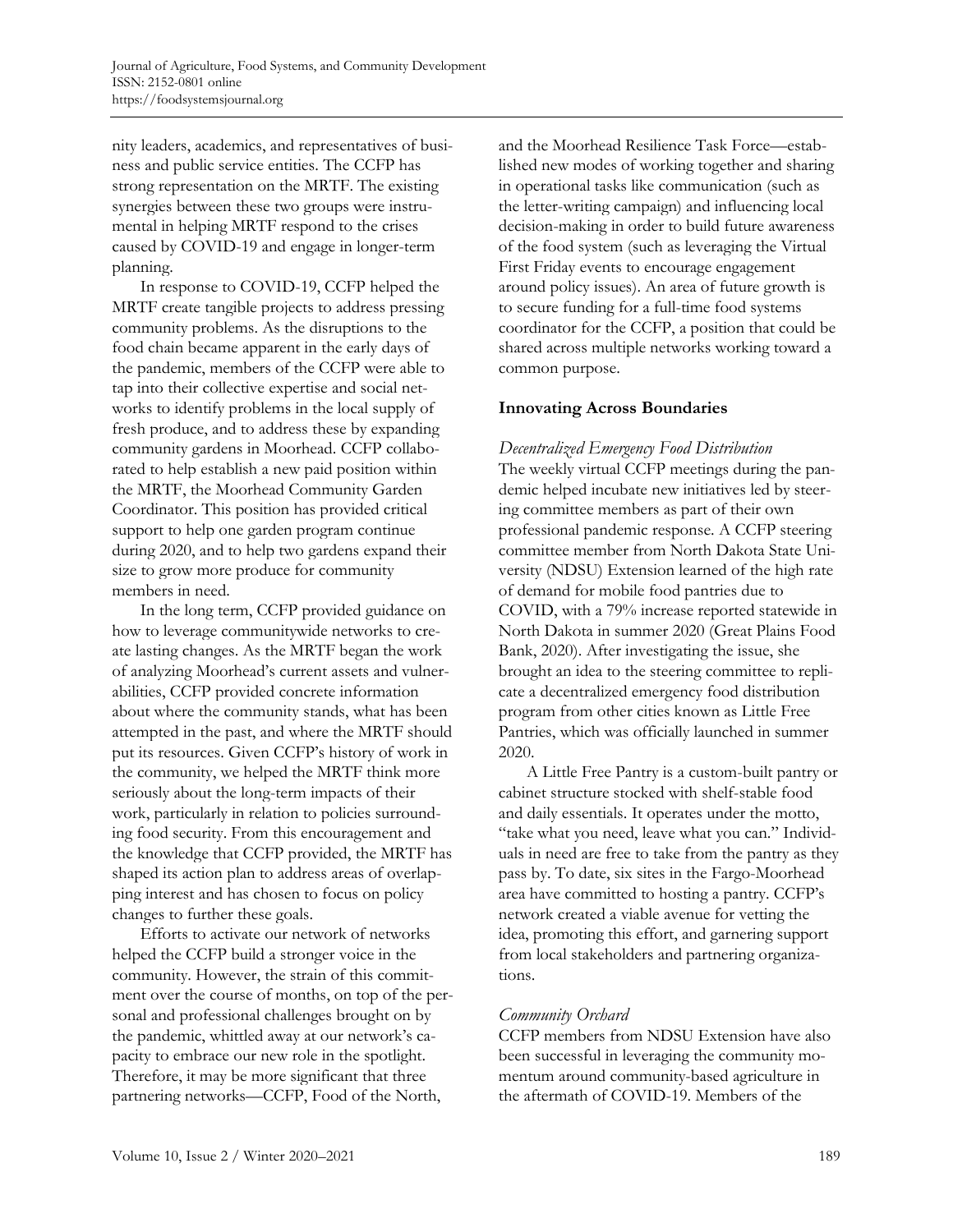steering committee secured a grant from the North Dakota state government during the summer of 2020 for the formation of a community orchard. The location of the orchard was selected due to the population currently facing poverty and marginalization residing in that area. The neighborhood is also home to several immigrant or refugee families. The community orchard thus helps to bridge the gap between food access and food justice for a population of residents who were also disproportionately impacted by the health and economic consequences of the pandemic.

The orchard grant included funding for outreach education to promote local food systems; staff time for planting, maintaining, and harvesting orchard produce; and educational resources about the importance of pollinators. Due to pandemicrelated limitations in group gathering, educational efforts have centered on signage for community members to read when visiting the park. CCFP's network was again vital in the summer of 2020 in mobilizing multiple organizations and agencies to expand the orchard to include additional pollinator plantings and native berries. At full maturity, the orchard will produce an estimated US\$10,000 worth of produce per year which will be free and available to the public.

#### *Equity event*

The pandemic, as well as the anti-Black violence exposed by the murder of George Floyd, revealed major racial and economic inequities across social systems. CCFP, Food of the North, NDSU Extension, and University of Minnesota (UM) Extension hosted a virtual conversation in July 2020 to address food justice and equity issues related to both the pandemic and systemic racism. The event included speakers from UM Extension sharing stories and experiences from working on food justice and equitable access with diverse populations in Minnesota and was moderated by a North Dakota state legislator. Responses to the follow-up survey demonstrated that in the aftermath of the pandemic, participants wanted to see our community look at food justice on a more systemic level, create more opportunities for culturally based foods to be grown and distributed in the area, and make it easier for residents to produce their own food.

These three examples highlight the ways that members of the CCFP network came together in new ways to address emergent issues in the local food system through new projects and initiatives to support food security, improve access to locally grown fruit, and raise awareness about social justice issues in the food system all as part of a systemic response to the pandemic. We acknowledge that these efforts alone are not enough to counter the effects that COVID-19 has had on our food system, economic health, and mental well-being, and that our intent as a network is to focus on policy efforts that support the broader systemic changes needed to create a more equitable and healthy food system (Gold & Harden, 2018).

# **Translating and Changing Policy**

*Bridging Role in Food Policy and Planning* Through our expanded communications efforts during COVID-19, we began to gain more support from city and county government, including both employees and elected officials. In turn, we became more effective in advocating for clarity around existing policies. For example, a staff person from the city of Moorhead began participating in our virtual weekly Cass Clay Food Commission meetings and was instrumental in ensuring that we received prompt responses during the development of our frequently asked questions guide. The FAQ guide provided residents of all of our jurisdictions with a simple factsheet to navigate complex city codes related to gardening and urban agriculture, such as "Can I garden in my boulevard?" or "Can I raise chickens on residential property?" (City of Fargo, 2020c). We also worked with city staff in Fargo to confirm that beekeeping is allowed within city limits for personal use (which previously had been addressed in an ambiguous case-by-case basis requiring residents to contact the city directly). These two examples demonstrate how our network helped residents more easily understand and navigate city codes and legal interpretations related to food.

# *Urban Agriculture Ordinances*

In the city of Fargo, our network also championed two temporary ordinance changes in response to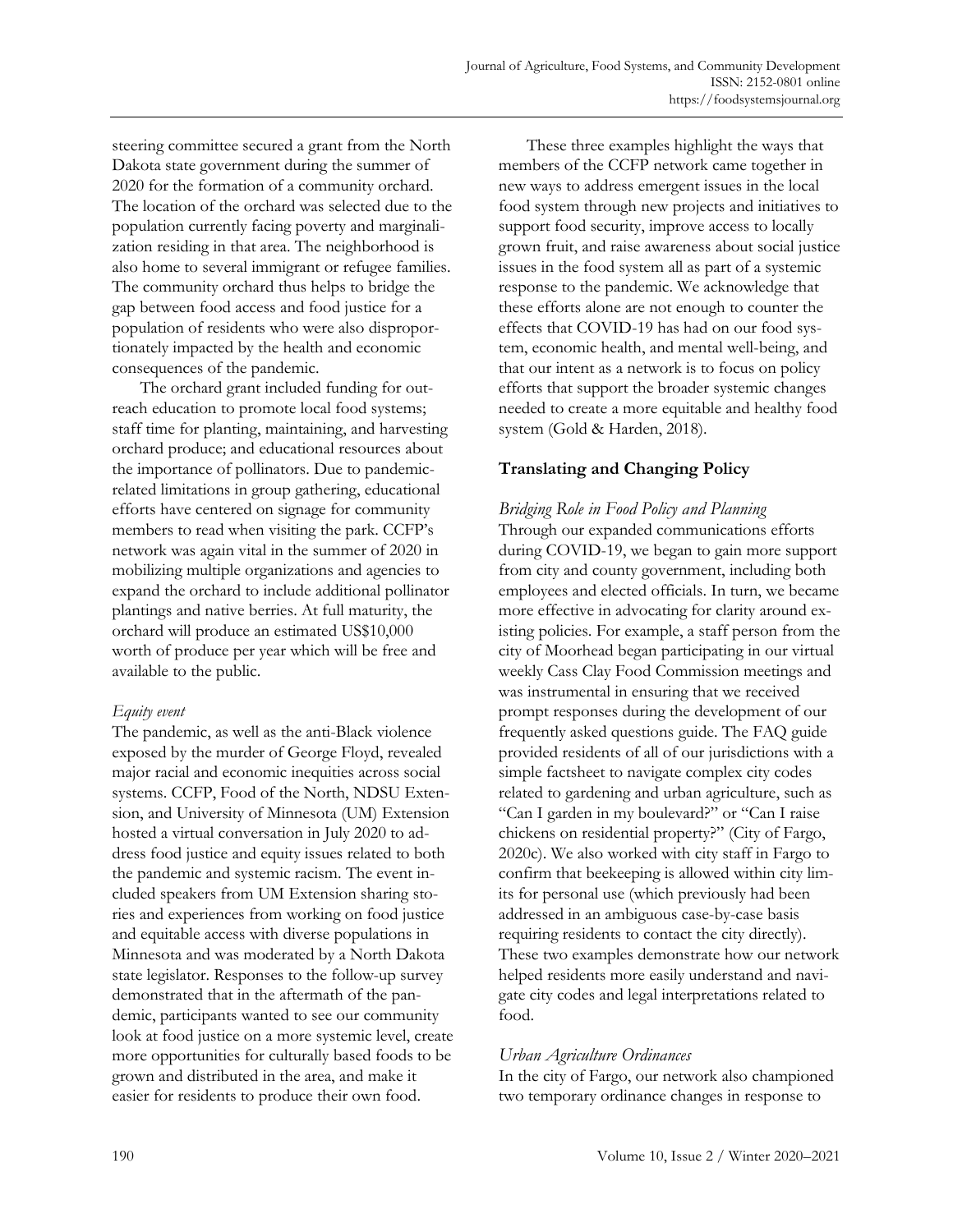COVID-19 aimed at expanding residents' ability to produce their own food and to partake in the mental and physical health benefits of gardening while social distancing. Both were successfully passed in the spring of 2020, although not without controversy. The first was an expansion of the backyard chicken program to allow an increase in the number of chickens allowed from four to six (City of Fargo, 2020e). The second policy was a new program allowing residents to grow food and flower gardens in the boulevard adjacent to their residential property (City of Fargo, 2020b). Both policies were approved, with a 3-2 vote on chickens (Amundson, 2020a) and a 4-1 vote on boulevard gardens (Amundson, 2020b).

There are three key reasons we were successful in these policy efforts: (1) the power we built during COVID-19 as a network, (2) having a champion within the Fargo City Commission, and (3) our nuanced understanding of the relationships across city staff and of the relationships across the city commission provided by the SNA. When the Cass Clay Food Commission was first formed, it was with the intent to introduce more regional uniformity in the adoption of food-related policies across the Cass Clay region. In other words, we had hoped that if one jurisdiction adopted a new ordinance, the others would learn from that experience and consider making similar changes. As the SNA revealed, this would not happen as naturally as we had previously thought. The boulevard garden policy in Fargo was likely only modeled after the one in Moorhead because of our role as a bridge between the two communities. By making this connection between the jurisdictions, we were able to leverage what we had learned in the SNA (weak connections across jurisdictions) to help shape our policy approach during COVID-19.

*Challenges to our Policy Advocacy during COVID-19* Because the new boulevard garden program was introduced early in the pandemic (May 2020), commissioners questioned whether this was the right time to use city staff time or financial resources to create a new program that would only be temporary and would have minimal impact on food security. One commissioner even called the effort "ridiculous" and "a waste of our time"

(Amundson, 2020d, para. 10–12). There was some validity to these critiques; only three families in Fargo ended up implementing the boulevard gardening program in 2020. While the program did not bear any direct costs or require budget allocations, it did require some dedicated staff time (approximately value of US\$775) that had to be provided through one of our network leaders as part of her duties in the public health department.

We also were caught off guard by vocal opposition from individuals with associations to the NDSU Extension Master Gardener program. Proponents (some of whom were also connected with Master Gardeners) expressed a desire to see more gardens throughout the community, while opponents were concerned that boulevards (typically adjacent to a street) would not provide a suitable growing environment, especially for vegetables intended for human consumption. Our network addressed these latter concerns by including information to program participants for mitigating soil contamination in boulevard gardens.

Despite these challenges to the new program, in December 2020, the Fargo City Commission voted 5-0 to make the boulevard garden program permanent and requested that city staff explore opportunities to make the program more accessible to residents by reducing the administrative requirements (Amundson, 2020c). None of the city commissioners, including the one who had previously voted against the policy in May 2020, expressed any opposition to the program. In fact, the discussion around the issue was lighthearted and positive, suggesting that the timing of the matter and competing priorities in the first weeks of the pandemic were more likely the source of earlier opposition than politics. Or perhaps, after the weariness of the pandemic and burden of taking on more controversial topics like mask mandates, business shutdowns, and major budgetary decisions, expressing support for a low-risk gardening initiative was a much easier sell to city leaders, especially since there were minimal complaints about the program during the summer pilot.

#### **Discussion**

During COVID-19, our network successfully pivoted and increased our work to meet food access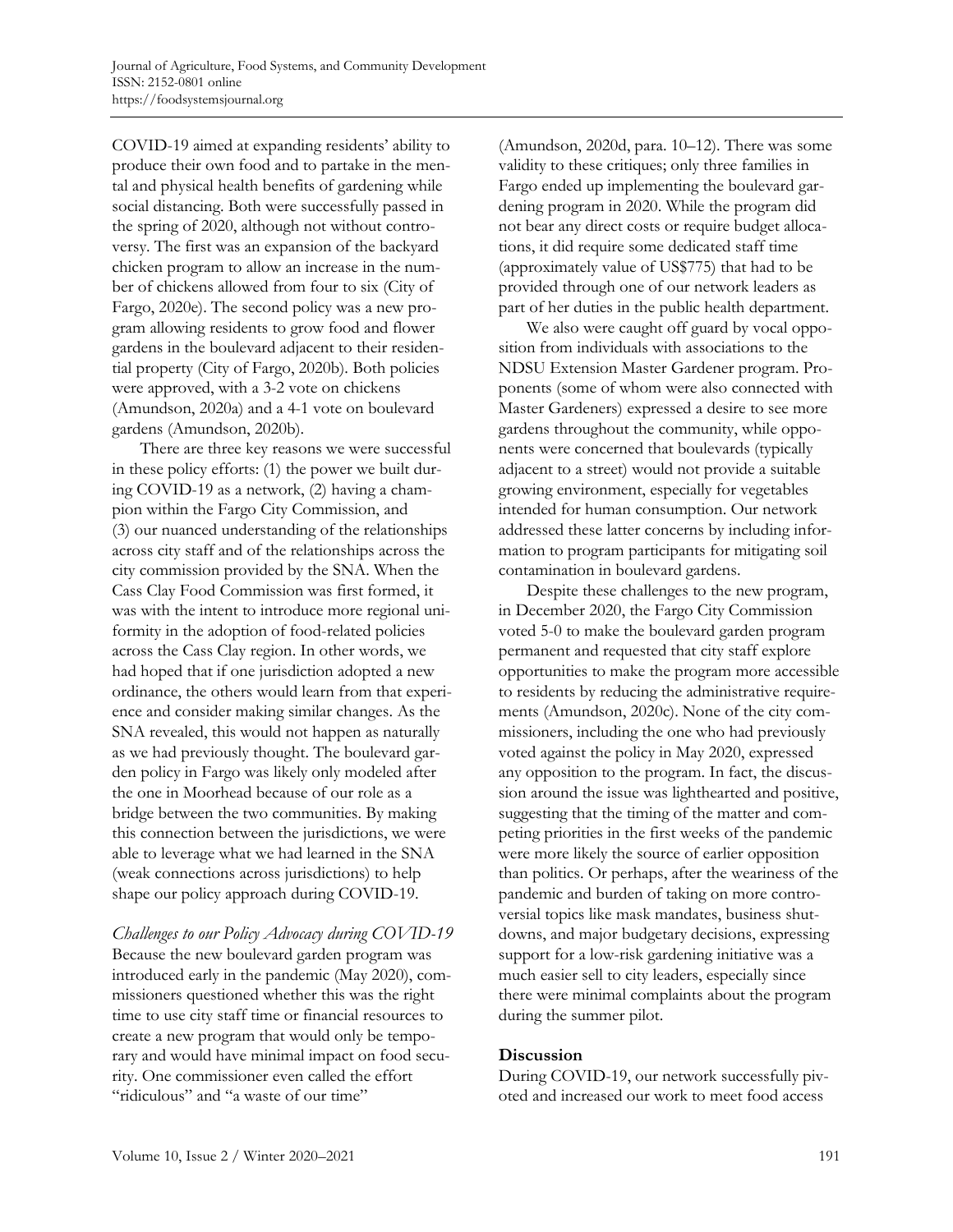and health challenges being experienced in our community. We were poised to take on this work because of 10 years of adaptive development that included ongoing evaluation and tools like SNA that we used to systematically analyze and respond to the strengths and weaknesses of our network. These successes included an increase in public support and engagement, online resources that provided help to residents during the pandemic, new programs related to emergency food and community-based agriculture, and policy changes in the city of Fargo. Our work during the pandemic also strengthened the relationships across key food policy actors in our region.

Throughout this paper, we have highlighted how SNA conducted before COVID-19 enabled our network to be poised to act and leverage key relationships with local policy-makers and planning departments. While other food networks have used SNA to gain a broader understanding of all the key players in a geographically defined food system (e.g., Dharmawan, 2015; OFPN, 2017), our experience highlights how SNA focusing on the food policy arena, and including stakeholders not directly involved in food systems work (e.g., elected officials not serving on the Food Commission), can inform advocacy efforts. We also have demonstrated that our response to the global pandemic required quick action informed by a solid grasp of how and who makes decisions; therefore, network leaders are best served if they implement some form of network mapping on a regular basis (annually or biannually), so they are poised with a nuanced understanding of decision-making structures and relationships before a crisis ensues.

As discussed in the commentary by Palmer et al. (2020), FPCs in 2020 have leaned into new roles to address the *concurrent* crises of the year: a pandemic compounded by issues of racial inequity. For food system practitioners, this has brought heightened attention to food justice as a body of work that addresses economic, racial, and other systemic disparities that limit residents' ability to access or produce healthy, culturally based food. While CCFP's work has included equity as a core value since 2017 (Gold & Harden, 2018), network leaders were able to communicate more publicly about social issues than in the past due to the relatively

conservative political and cultural context in the Cass Clay region. The Food Justice of the North equity event represented a milestone for CCFP in terms of our network's first public discussion about how structural racism shapes our local food system. Future work for our network lies in accountability measures for equity and inclusion in our network and in the Food Commission work. As Carboni et al. (2017) have found, SNA presents a tool for our network and other FPCs to develop a baseline understanding of how the governance process around food policy often precludes meaningful involvement from marginalized groups.

In our community, urban agriculture and community gardens are central to food justice efforts because many immigrant and refugee families have the skills, knowledge, and desire to produce their own food, but are unable to access land and other essential resources. Nevertheless, a classist undercurrent of the resistance to urban agriculture policies is sometimes presented as an attitude that agriculture should only be in the countryside, not in the city. One commissioner stated this sentiment clearly during one of the discussions of the boulevard garden policy: "We live in North Dakota. You go about two miles out there and there's unlimited farmland. This isn't Manhattan" (Amundson, 2020d, para. 10). This paradigm assumes that anyone can afford to purchase, rent, or otherwise access farmland or products grown on nearby farms, ignoring the economic and social realities of most residents, especially those facing food insecurity or representing historically marginalized groups.

Furthermore, this disdain for agriculture within the city limits by those who do not face food security challenges themselves is laden with tensions between competing "land politics," with the institutionalization of private property rights, racial exclusion, neoliberal governance on the one side, and collective food sovereignty, social equity, and re-envisioned public land usage on the other (Glowa, 2017, p. 232).The COVID-19 pandemic has created opportunities for food networks to help community leaders to deconstruct this dichotomous land politic as the public consciousness has shifted to be more supportive of urban food production systems, and of the social injustices that these systems often seek to help resolve.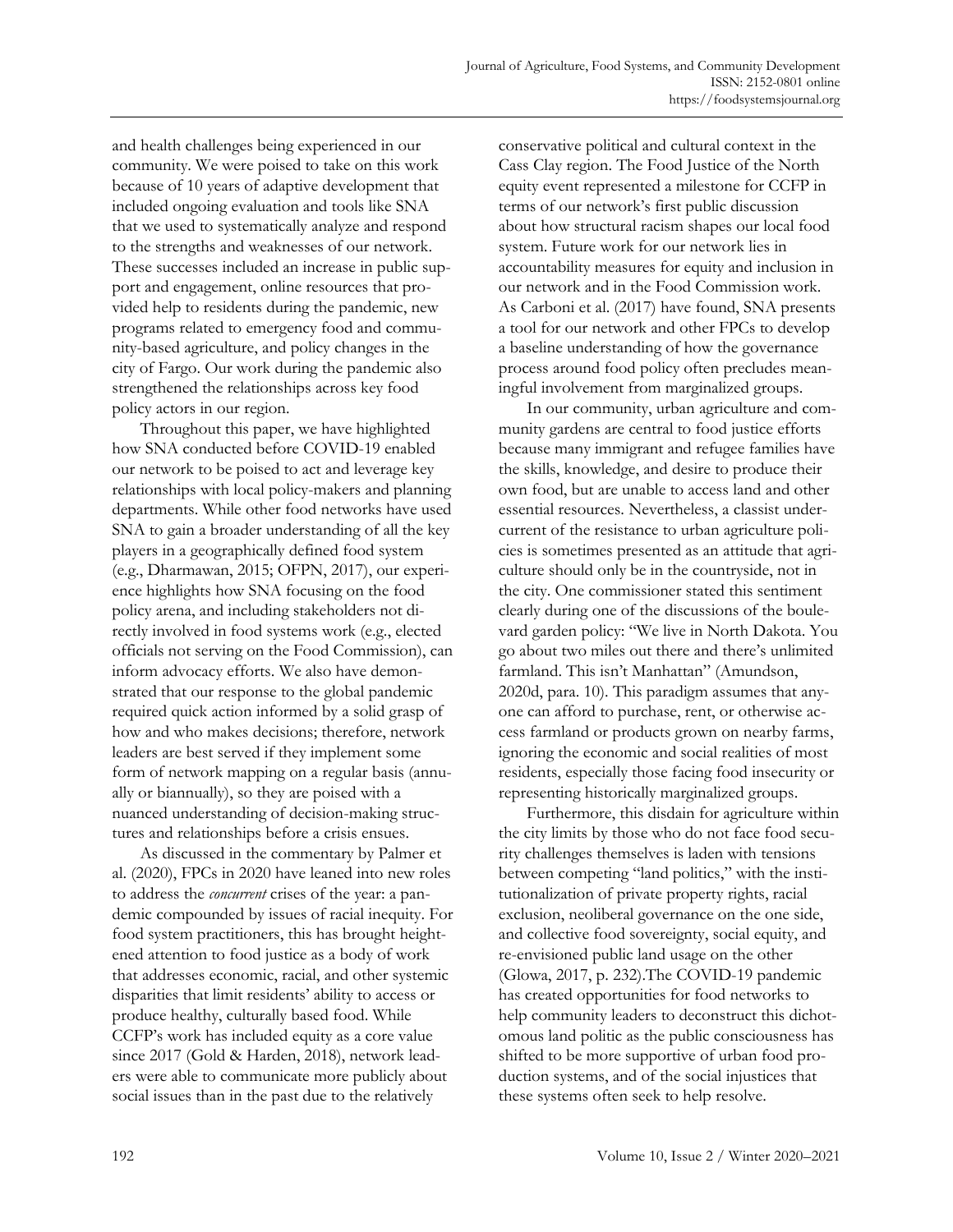# **Recommendations for Other Food Network Leaders**

As we have reflected on this body of work in 2020, we offer recommendations to leaders of food networks and FPCs. In our network, we have adopted a practice of regularly debriefing with one another to process next steps, celebrate victories, and reflect on lessons learned. During the first three months of the pandemic, the network co-chairs were in contact almost daily to stay abreast of the changing food system dynamics and the network's increased workload, and to reflect on longer-term strategies to leverage our strengthened platform. In November and December 2020, both the Food Commission and steering committee engaged in facilitated dialogue to dissect the accomplishments of the year and look ahead to the next two years of work. Given this time and mental space to reflect on our pandemic response, we offer five recommendations to other food system change agents.

#### *Learn Your Network Now*

Before COVID-19, to better understand and communicate with key stakeholders in our network, our network invested in four types of engagement activities, including:

- Community surveys and engagement events,
- Food system planning with the Metropolitan Council of Governments,
- Strategic communication development with a paid consultant, and
- Social Network Analysis of policymakers and other key stakeholders.

We recommend that network leaders start with using simple tools like online surveys and conversations with friendly policy-makers to get a regular pulse of the community's level of support for food policy issues. Networks maps and flowcharts (such as Figure 2) can be instructive in identifying gaps and potential partnership and are less intensive to implement than SNA. Our SNA ended up being a very useful tool for two primary reasons. First, we focused on mapping political relationships and leverage points versus a map of our entire food network or local food system. Second, the timing of our SNA analysis and follow-up communications

coincided with the start of the pandemic in such a way that we were able to pivot and use our SNA results to inform our COVID-19 response while they were still relatively current.

## *Invest in Small, Immediate Wins*

Our network's pandemic response began humbly, with one leader identifying a need for a comprehensive food resource list, creating a document to fill that need, and sharing it immediately with other network leaders for input and to avoid duplicative work. When this resource received coverage from local media and was widely shared across multiple networks, it activated not only our network members but also generated a much greater level of engagement with the community. By leveraging an early success to build credibility and community support, CCFP was able to successful advocate for policy changes in May and December 2020. We recommend that other networks leaders not overlook the value of small victories and the snowball effect of leveraging these victories to boost network visibility.

# *Help Emerging Leaders Shine*

The pandemic created many new opportunities and increased the motivation for more of our CCFP network leaders to take on specific pieces of work such as communications, public relations, project development, and network weaving. Relatively simple, one-time tasks like delivering an update on Facebook Live or speaking with media could be easily delegated to steering committee members, Food Commission members, and student interns. Network leaders seemed to express a sense of benevolent self-interest in wanting to be able to pitch in and help the community during a time when volunteering in-person was often infeasible. The co-chairs of the network could then focus on policy proposals, communications management, and facilitation of network meetings.

We recommend that other leaders take time to invest the necessary time and energy in ensuring that emerging network leaders are comfortable and prepared when taking on new tasks. This entails coaching, developing scripts and talking points, phone calls, and troubleshooting technology. This time spent on minutia pays off even if the actual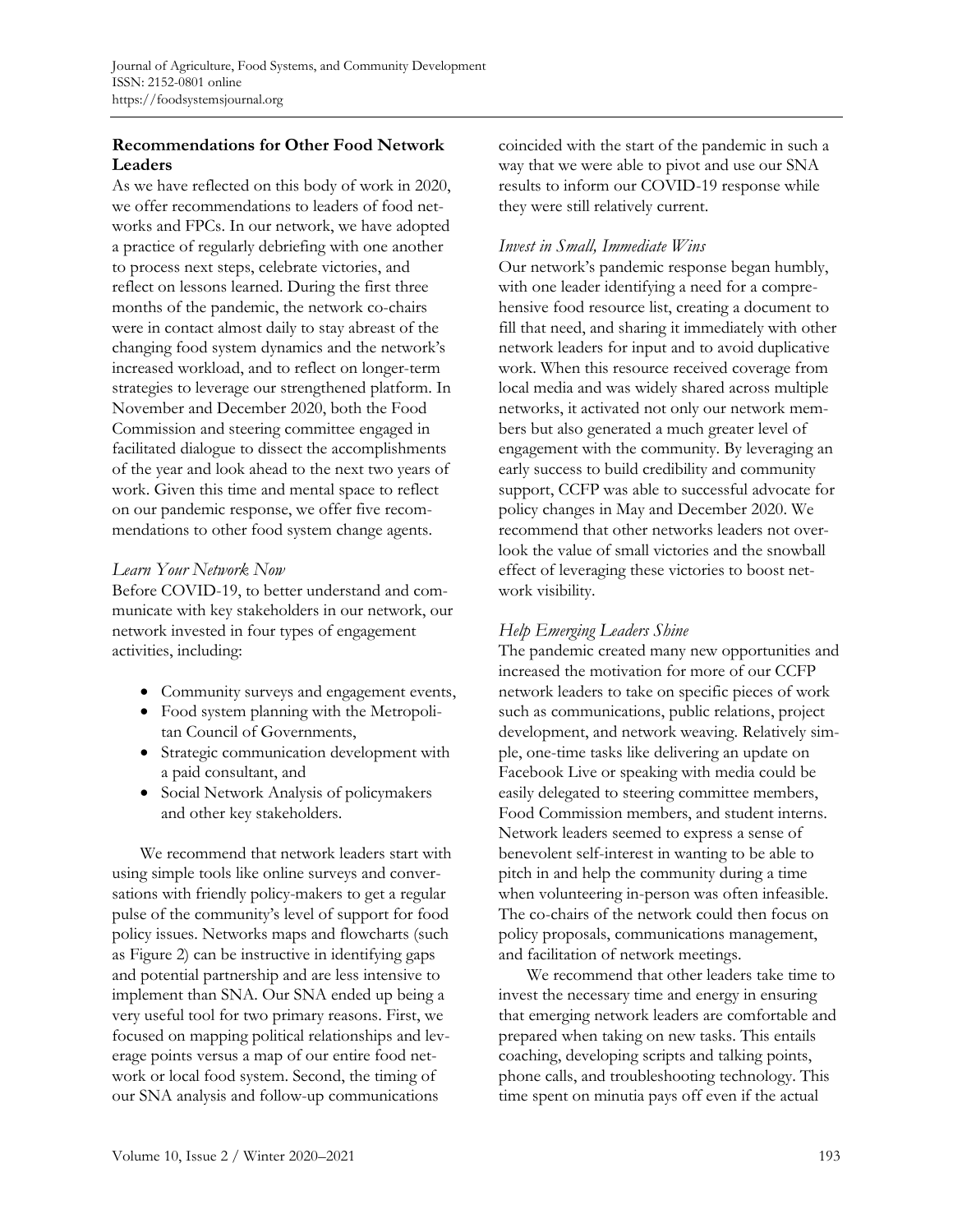time saved in the end is insignificant, because even the public perception of distributed leadership has inherent value in bolstering network credibility and reach. For example, having several well-equipped network spokespeople enables network leaders to delegate advocacy and public awareness efforts to the best messenger. Each time someone new delivered a Facebook Live update, our CCFP page received a significant bump in "likes" and "views."

## *Become a Valuable Asset*

Before the pandemic, the CCFP had spent five years producing evidence-based policy blueprints and other documents, vetted and approved in a formal process through the Food Commission. This work did not translate to policy change immediately, but over time left us poised to be a credible asset for local government and community members at a time when food system challenges became elevated in the public consciousness. Timing is imperative when engaging in policy work so that advocacy efforts can strengthen rather than diminish political capital. We recommend that food network leaders play the long game in system change efforts, investing in relationships, research, and communications, while recognizing when contexts in the community shift to create opportunities to present policy solutions. During the pandemic, our investments in relationships and research paid off when we received invitations to present ideas and solutions from within the Fargo City Commission and the Moorhead City Council.

# *Use a Holistic Humanistic Approach*

In our politically bifurcated community, we have found that policy efforts around food and urban agriculture can often bring together the political right and left. Broad appeals to humanistic values—feeding hungry families, granting homeowners the freedom to produce their own food, supporting mental health through gardening—coupled with practical insights on overcoming logistical hurdles and overhead costs create a compelling narrative that is difficult to refute. A powerful example of this type of appeal came from a Fargo city commissioner during the boulevard garden policy discussion in May, who described his support for the policy with this statement: "If you are hungry, it's an emergency. …We need to show that we are a community of compassion" (Amundson 2020a, para. 7–9).

When we returned to the Fargo City Commission in December prepared with more data on the program, not only was there no opposition, but the discussion around the policy change was met with humor and lightness that was not existent during most of the other discussion that evening. It was clear that what once was brushed off as a "feel good" measure had gained traction as a program with an undeniable public benefit. Our recommendation to fellow food network leaders is to recognize that humanistic appeals, especially when delivered by an effective messenger at the right time, are just as important as data and research in capturing the public's imagination in way that influences policy-makers over time.

# **Conclusion**

When COVID-19 threatened our community's food system, CCFP answered the call to action. Our years of self-assessment, adaptive development, and attention to interwoven networks enabled us to act quickly to implement a mixture of effective strategies that no single organization, jurisdiction, or other entity could have accomplished alone. Despite the energy infused into our work during COVID-19, we have much more to accomplish to create a healthy, just, and equitable food system. We look forward to leveraging the power we have built to focus our efforts even more keenly on those who are most vulnerable and oppressed in our community.

# **References**

Aday, S., & Aday, M. S. (2020). Impact of COVID-19 on the food supply chain. *Food Quality and Safety, 4*(4), 167–180. https://doi.org/10.1093/fqsafe/fyaa024

Amundson, B. (2020a, May 4). Fargo city chicken limit grows from 4 to 6. *Inforum*. Retrieved from https://www.inforum.com/news/government-and-politics/6477417-Fargo-city-chicken-limit-grows-from-4-to-6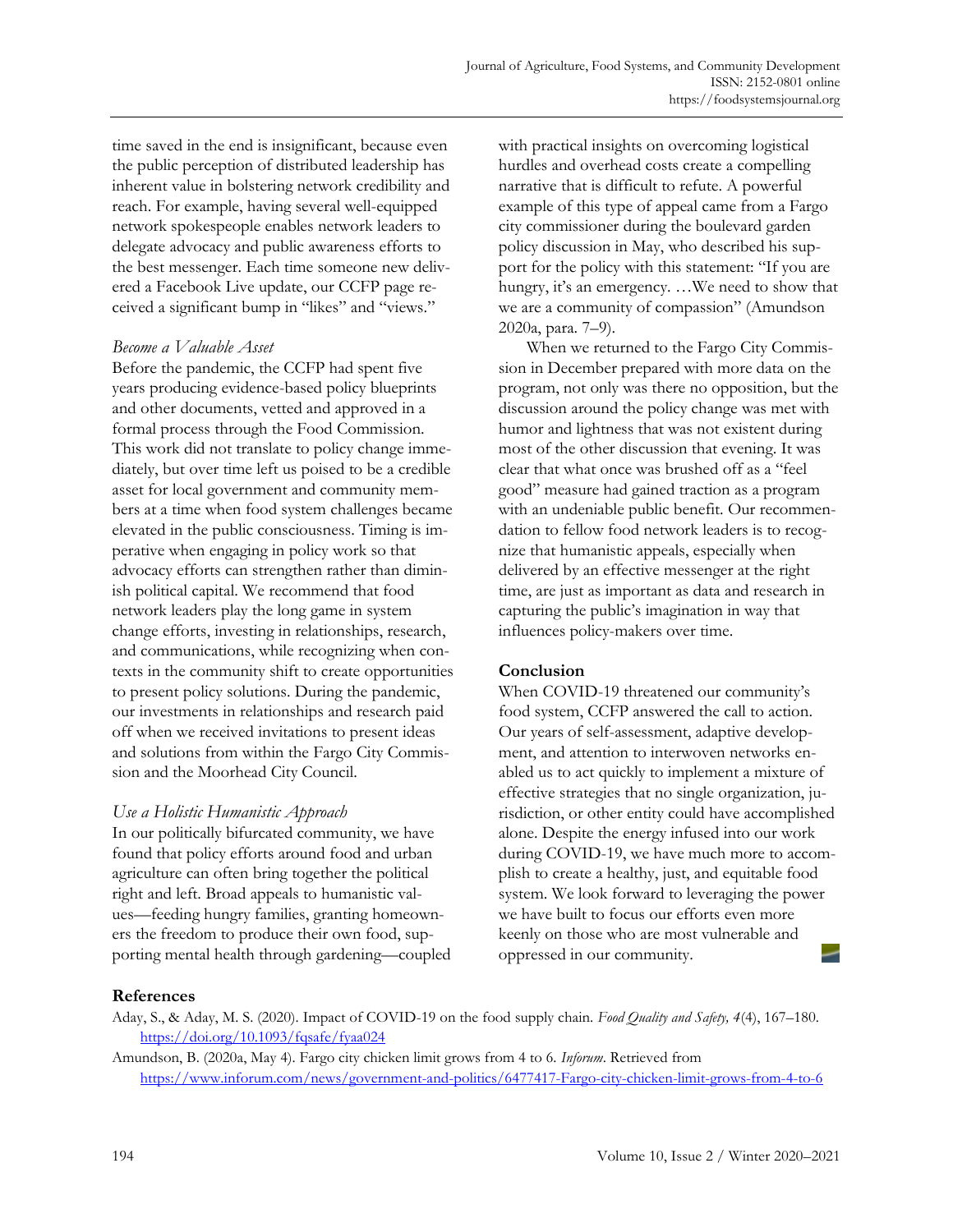- Amundson, B. (2020b, May 18). Boulevard gardens approved in Fargo through September. *Inforum.* Retrieved from https://www.inforum.com/news/government-and-politics/6496534-Boulevard-gardens-approved-in-Fargothrough-September
- Amundson, B. (2020c, December 14). Fargo's boulevard garden program to become permanent. *Inforum*. Retrieved from https://www.inforum.com/news/government-and-politics/6802043-Fargos-boulevard-garden-program-tobecome-permanent
- Amundson, B. (2020d, May 6). Fargo considers allowing boulevard gardens. *Inforum.* Retrieved from https://www.inforum.com/news/government-and-politics/6478843-Fargo-considers-allowing-boulevard-gardens
- Amundson, B. (2020e, March 19). Have questions about food resources, early shopping for seniors during pandemic? Find answers here. *Inforum*. Retrieved from https://www.inforum.com/lifestyle/food/5005641-Have-questionsabout-food-resources-early-shopping-for-seniors-during-pandemic-Find-answers-here
- Carboni, J. L., Siddiki, S., Koski, C., & Sadiq, A. A. (2017). Using network analysis to identify key actors in collaborative governance processes. *Nonprofit Policy Forum, 8*(2)*,* 133–145. https://doi.org/10.1515/npf-2017-0012
- Cass Clay Food Partners. (n.d.). In *Facebook* [Group page]. Retrieved from https://www.facebook.com/CassClayFoodPartners
- City of Fargo. (2020a). *Blueprints*. https://fargond.gov/city-government/departments/fargo-cass-publichealth/nutrition-fitness/cass-clay-food-partners/blueprints
- City of Fargo. (2020b). *Boulevard garden program.* https://fargond.gov/city-government/departments/fargo-cass-publichealth/nutrition-fitness/let-s-eat-local/boulevard-garden-program
- City of Fargo. (2020c). *Cass Clay Food Partners resources.* https://fargond.gov/city-government/departments/fargo-casspublic-health/nutrition-fitness/cass-clay-food-partners/resources
- City of Fargo. (2020d). *Food resources*. https://fargond.gov/city-government/departments/fargo-cass-publichealth/coronavirus-disease-2019-covid-19/covid-19-local-resources#covidfood
- City of Fargo. (2020e). *Fargo backyard chicken keeping*. https://fargond.gov/city-government/departments/fargo-casspublic-health/nutrition-fitness/let-s-eat-local/fargo-backyard-chicken-keeping
- Dharmawan, A. (2015). *Investigating food policy council network characteristics in Missouri: A social network analysis study*. (Publication No. 3726410). [Doctoral dissertation, Saint Louis University]. ProQuest Dissertations and Theses Global.
- Food of the North. (n.d.-a). *First Fridays at B*. Retrieved from http://foodofthenorth.com/firstfridays
- Food of the North. (n.d.-b). *Grow local*. Retrieved from http://foodofthenorth.com/growlocal
- Freedman, D. A., and Bess, K. D. (2011). Food systems change and the environment: Local and global connections. *American Journal of Community Psychology*, *47*(3–4), 397–409. https://doi.org/10.1007/s10464-010-9392-z
- Glowa, M. (2017). Urban agriculture, good justice, and neoliberal urbanization: Rebuilding the institution of property. In Alkon A. & Guthman J. (Eds.). *The New Food Activism: Opposition, Cooperation, and Collective Action* (pp. 232–256). Oakland: University of California Press. http://www.jstor.org/stable/10.1525/j.ctt1pv88qh.13
- Gold, A., & Harden, N. (2018). Navigating borders: The evolution of the Cass Clay Food Partners. *Journal of Agriculture, Food Systems, and Community Development*, *8*(Suppl. 2), 29–38. https://doi.org/10.5304/jafscd.2018.08B.010
- Great Plains Food Bank. (2020, June 2). *Great Plains Food Bank to facilitate food distribution for USADA Farmers to Families Food Box Program* [Media release]. Retrieved from https://www.greatplainsfoodbank.org/about[us/publications/media-releases.html/article/2020/06/02/great-plains-food-bank-to-facilitate-food-distribution-for](https://www.greatplainsfoodbank.org/about-us/publications/media-releases.html/article/2020/06/02/great-plains-food-bank-to-facilitate-food-distribution-for-usda-farmers-to-families-food-box-program)usda-farmers-to-families-food-box-program
- Guarino, J., Windings, B., & Endres, A. B. (2020). *Beyond victory gardens: Bolstering resilience in food crisis response* [Preprint research paper]. SSRN. https://doi.org/10.2139/ssrn.3679060
- Hauck, J., Schmidt, J., & Werner, A. (2016). Using social network analysis to identify key stakeholders in agricultural biodiversity governance and related land-use decisions at regional and local level. *Ecology and Society*, *21*(2). https://doi.org/10.5751/ES-08596-210249
- Healthy Food Policy Project [HFPP]. (n.d.) *Municipal COVID-19 food access policies*. Retrieved from https://healthyfoodpolicyproject.org/resources/index-of-local-government-policies-for-to-support-food-accessduring-the-covid-19-pandemic